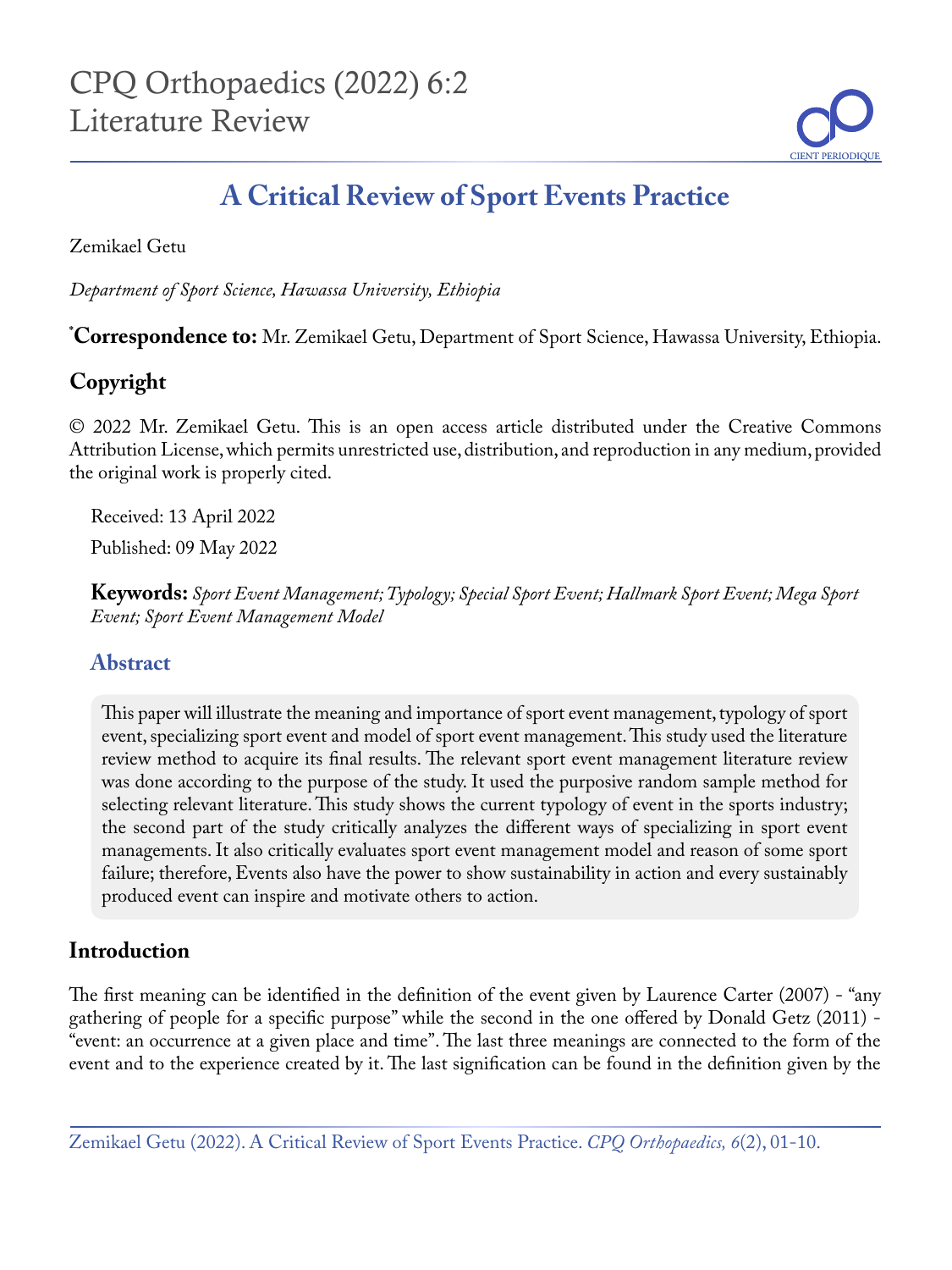Industry Glossary of Terms (2003) "an organized occasion such as a meeting, convention, exhibition, a special event, gala dinner etc."

Rather than seeking to develop another definition for events or to produce an exact meaning the aim here is to attempt to understand some of the academic views put forward to explain what events are and to draw upon those as a way of explaining what types of occasions are called events. It will also help us to understand what has been the main focus in developing our understanding of events in society and also highlight some key features of definitions. Event management is a relatively new academic subject and so it is reasonably straightforward to trace the emergence of the concepts and definitions of events. An excellent summary of the state of play in defining events is provided by Bowdin, McPherson and Flinn (2006a) who explain events from both a US and UK perspective and highlight the key terminology that is now used to define events. They draw on the range of sources attempting to define events (Shone & Parry, 2004; Van der Wagen, 2004; Allen *et al*., 2005; Goldblatt, 2005; Bowdin *et al*., 2006b; Getz, 2006) and note that, despite this activity, there is surprisingly, a limited uniformity of accepted terms, concepts and definitions. One of the reasons for this is that events occur throughout all sections of society and across all different types of organizations and so what one individual or group might see as being special and unique (e.g. wedding), another group sees as being ordinary and regular (e.g. meeting). Often those studying events approach it from a particular viewpoint and look for a definition within the context of their own study area that explains the activity they perceive as an event. Such is the problematic nature of defining events that it may not be possible to do so:

it seems at times that special events are everywhere; they have become a growth industry. The field of special events is now so vast that it is impossible to provide a definition that includes all varieties and shade of events.

Bowdin, *et al.* (2001, pp. 15-16)

### **Significance of the Study**

This article is aimed at individuals, committees and teams, agencies, PCOs (professional conference organizers), promoters, owners, contractors, suppliers and venue management. If you are involved in producing any type of event, of any scale or in any type of location, this article is for you. Those who are studying event management, are on internships or who plan to be sustainability change agents in the event industry, are prime candidates to read this article too.

### **Rational of the Study**

Many readers of this article will be students interested in a professional or business career related to planned events. The careers potential and entrepreneurship opportunities associated with planned events have grown dramatically, in tune with general trends in the experience economy. Professionals entering public service, or the not-for-profit sector, will encounter events and related issues at some point; they need to know how to relate to events as businesses or as policy instruments. There are more general, educational reasons for studying planned events. Within the 'experience economy', planned events are a very important and expanding social and cultural phenomenon, which is of considerable interest to students and practitioners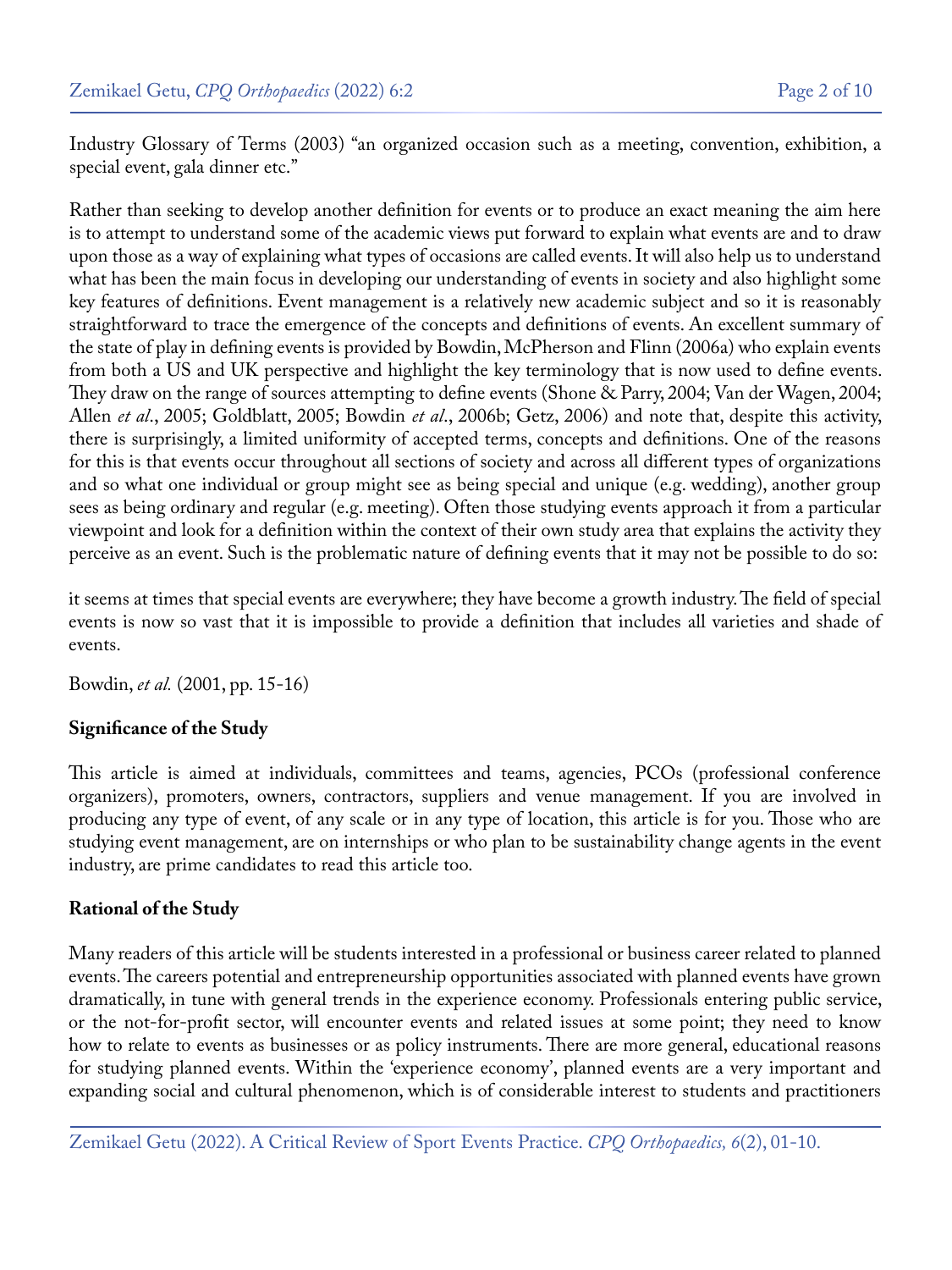in many fields. Events reflect changes in popular culture and continue to make high culture accessible. Whatever one's cultural interests, from entertainment to opera, planned events are an enduring delivery vehicle.

#### **Research Questions**

1. Define the main types of planned event in sport (the typology) and key terms used in describing events (e.g., special event; mega, hallmark, cause-related and media events).

2. What are the different ways of specializing in sport event management? (Refer to the model: "studying event management").

3. How can the "sport event management system model" be used by managers?

4. What are the major reasons why some sport events fail?

### **Operational Terms**

• *Cause-Related Sport Events:* Participants at these events partake in some form of physical exertion while raising money or awareness for a particular cause (Wharf Higgins & Lauzon, 2003)

• *Hallmark Event*: is commonly used to describe an event that become synonymous with the location in which it takes place (Getz 1992; Hall 1997; McDonnell, *et al*. 1999).

• *Media Sport:* provides crucial evidence of a momentous historical transition in modes and systems of communication. In Castells's terms (2009, pp. 55-70).

*• Mega Events:* by way of their size of significance, are those that yield extraordinarily high levels of tourism, prestige, or economic impact for the host community, venue or organization [1].

• *Special Event:* can most simply be described as something that happens which is outside the normal routine of an organization'. Badmin, *et al.* (I992: 109).

### **Literature Review**

### **Eventology**

In the English language, 'ology' added to a noun indicates 'the study or science of ', so 'eventology' would mean (and you will not find it in the dictionary) the study or science of events. It's an awkward term (imagine 'festivalology' or 'meetingsology' and you get the point), and those in established disciplines like biology do not like newcomers, especially in fields of applied study, taking on the veneer of pure science. Goldblatt (2011) uses the term in a specific way, related to his model of how events foster cultural progression through innovation, and this is a very useful conceptualization. Goldblatt (2011: xii) argued that: 'Eventology is the study of planned events to promote positive societal benefits.' Bringing together people through planned events is said to make societies healthier, smarter, wealthier and fairer, greener, safer and stronger. These can be considered a worthwhile (or normative) agenda, with events as instruments of policy.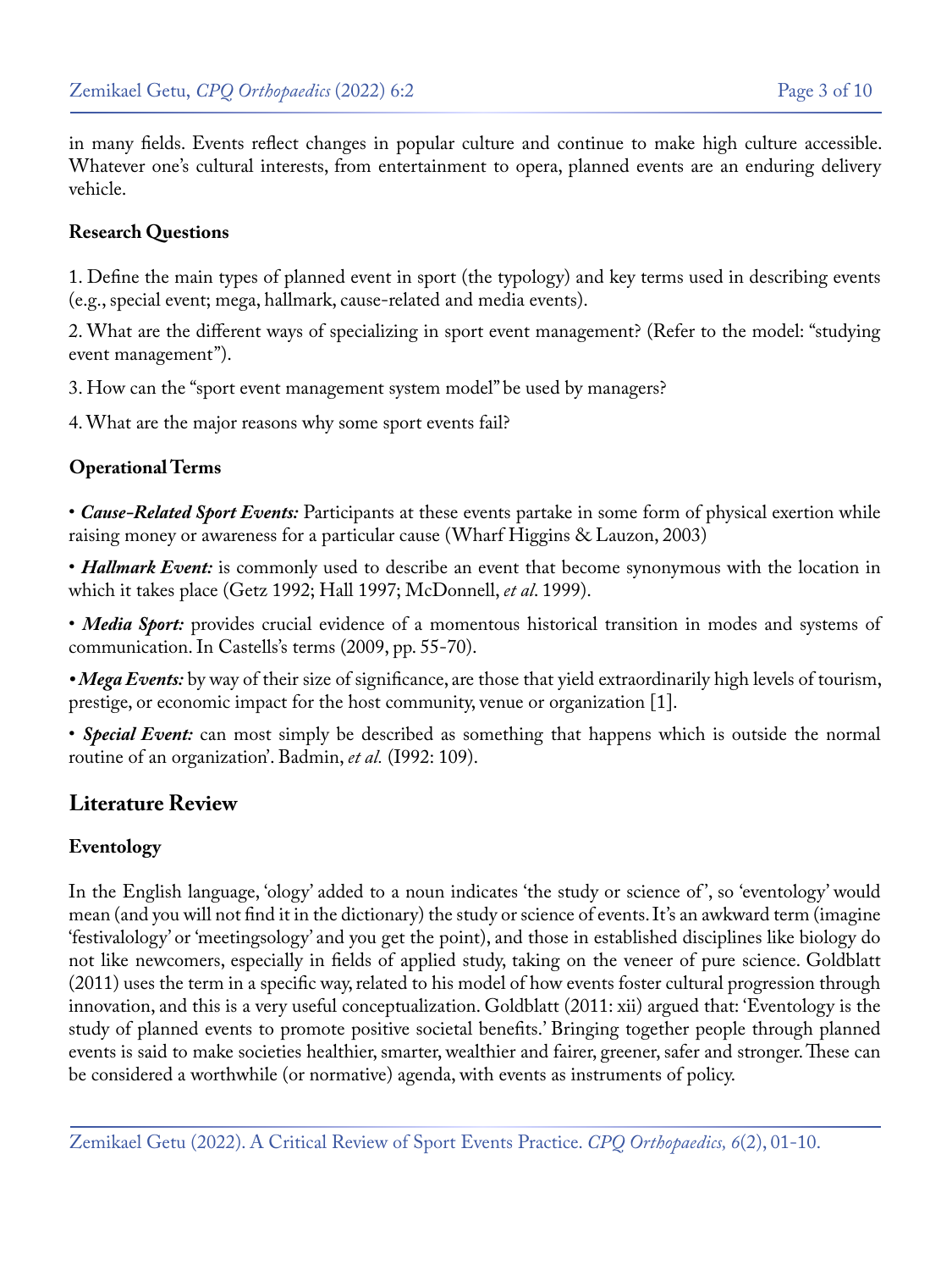#### **Sport Event Assessment Methods**

According to the Carlsen, *et al* (2001) in event management sector has often ignored measuring social, cultural and environment impact. Nevertheless, full cost benefit evaluations are often undertaken. In addition, Ritchie pointed out that was introduced importance dimensions of events evaluations such as economic, tourism, commercial, socio cultural, psychological and political, using Delphi technique which is used to systematically combined expert knowledge and opinion to arrive at an informed group consensus about the evaluation of events. These opinions were identified through successive rounds of consultation and surveys of the expert group (1984, cited in Carlsen, *et al*., 2001). Carlsen, *et al* (2001) argued that per event impact evaluation modal, it should be definitely considered certain criteria for better evaluation such as Potential risk exposure, Probability of success, Compatibility with existing venues; Event manager's capability; Potential community benefits, Potential environmental impacts, forecast number of tourists, and Fit with destination image or brand. On the other hand, post event evaluation modal should be considered certain criteria such as Economic impact at the state level, Economic impact at the city/ community level, Number of international visitors, Direct visitor expenditure, Value media coverage, Positive community attitudes, Financial results (profit/loss), Problem-free operations, Sponsor satisfaction, Employment creation, Cost–benefit analysis, Environmental impacts, Community (sociocultural) impacts; Yield per visitor; Infrastructure improvement; Urban redevelopment/renewal, Higher voluntarism and event expertise, and Future use of purpose-built facilities (legacy). Fredline noted that "triple bottom line" concept for the sustainable event management, which can either create or destroyed values of economic, social and environment. It is linked to assessment of sustainable development, similarly sport events, in terms of mega event can be bring sustainable positive and negative impact for the host community, in that sense, triple bottom line concept is importance method for evaluation impact of Sport events (2006 cited in Ma, *et al*., 2011). In addition, Ma (2011) illustrated that International Academy of sport Sciences and Technology (IAST) has introduced toolkit aiming to practice of domestic and international sporting event as well as National, International Federation and national Olympic committees to making their sporting event more sustainable in the ways of environmental, inclusive and economically smart. This toolkit is illustrated at the Kaohsiung 2009 World Games during its planning stage which is used to qualitative approach to document analysis as well as used to identify the objective of the event and these were then developed into specific criteria to evaluation event, then this was supplemented by observation of what was actually in place on city. In turn these criteria were used to identify the question of interview process with key stockholders. Thereafter, the data were then analyzed against these specific criteria in order to decide whether or not the World Games were on a sustainable path.

### **2.3. Conceptual Approach: Understanding Mega Sports Event Legacy as a 'Wicked Problem'**

Wicked problems are complex, intractable, open-ended, unpredictable social challenges such as global warming, drug abuse, natural disasters, safety of nanotechnology, refugee migration, and child protection (Alford & Head, 2017).

Wicked problems as a concept draws attention to the complexity of the social world and political processes, but the framework has also been criticized for being prone to totalizing problems, meaning it becomes unclear how to move towards solutions (Lazarus, 2008; Stares, 1996). As we do not solve wicked problems, but rather make progress towards improving them or increasing management effectiveness of them

Zemikael Getu (2022). A Critical Review of Sport Events Practice. *CPQ Orthopaedics, 6*(2), 01-10.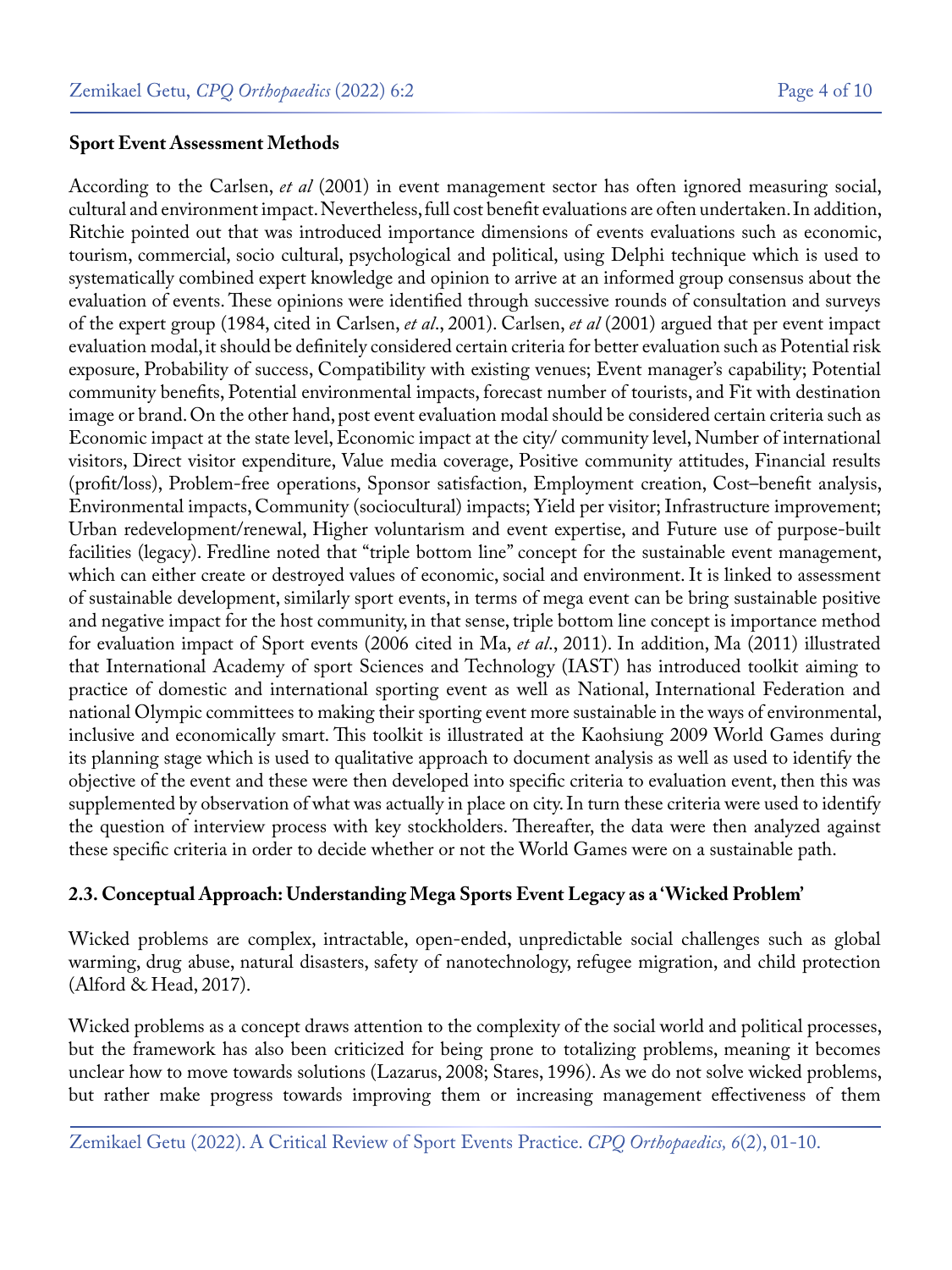(Head, 2010). A framework is needed to facilitate understanding of the component parts of a wicked problem (legacy in this case), to allow the phenomenon to be untangled (Alford & Head, 2017). Disentangling problems should reveal that there are different degrees of 'wickedness', resulting in the use of different strategies to tackle them, as opposed to the 'one best way' advocated in early thinking (Alford & Hughes, 2008). While the literature offers a variety of strategies for dealing with wicked problems (see: Roberts, 2000; Kotter, 1990; Heifetz & Heifetz, 1994; Durant & Legge, 2006; Kreuter *et al*., 2004; Termeer, Dewulf, Breeman, & Stiller, 2015; Weber & Khamedian, 2008), Alford and Head (2017) suggest a two level framework including a typology of wickedness', which we propose is applicable when conceptualizing legacy as a wicked problem and a more finely grained typology of factors (in particular those relevant to the practical needs of decisionmakers and managers) underlying the broad categories of wickedness to understand the causal mechanisms that explain the potential solutions.

# **Methodology**

This study is based on data from secondary sources; the data were collected using the qualitative research method. The qualitative method is used to gain a better understanding of and provide a reliable investigation for the research question. The literature review method was used for collecting data from relevant journal articles, textbooks, reports, and other academic works. The data that were collected represent all the areas of event management in sports and were collected using the purposive random sampling method, which used key themes, such as typology of sport event management, special sport event, hallmark sport event, mega sport event, models of sport event management, and current issues in event management in sports, for collecting the data for this study. The data were critically analyzed according to the selected themes. Therefore, the academic works that were studied are related to event management in sports and general event management. These included works by Chappelet, J. L., & Parent, M. M. (2017) [2]. *Routledge handbook of sports event management*. Routledge, Getz, D., & Page, S. J. (2019) [3]. *Event studies: Theory, research and policy for planned events*. Routledge. and Ranjan, W. (2016) [4]. A review of sport events impact evaluation methods. Thanks to the richness of secondary data available, the study was able to conclude.

## **Result and Discussion**

### **A New Typology of Sports Events**

Several authors have proposed typologies for sports events, especially the largest events and those that receive the most media attention (Ritchie 1984, Hall 1989, Jago and Shaw 1998, Gratton and Taylor 2000, Getz 2005, Parent and Smith-Swan 2013). The following typology is new in that it focuses on the nature of an event, rather than its size. It is based on three dichotomies that are essential from a managerial point of view (for-profit or non-profit, mono-sport or multi-sport, one-off or recurring) and which correspond to three resources - financial, infrastructure, and information - an organizing committee must manage (like any other body) in addition to human resources.

### *Special Sport Events*

Unsurprisingly numerous sports events have been situated within the special event category (which is a term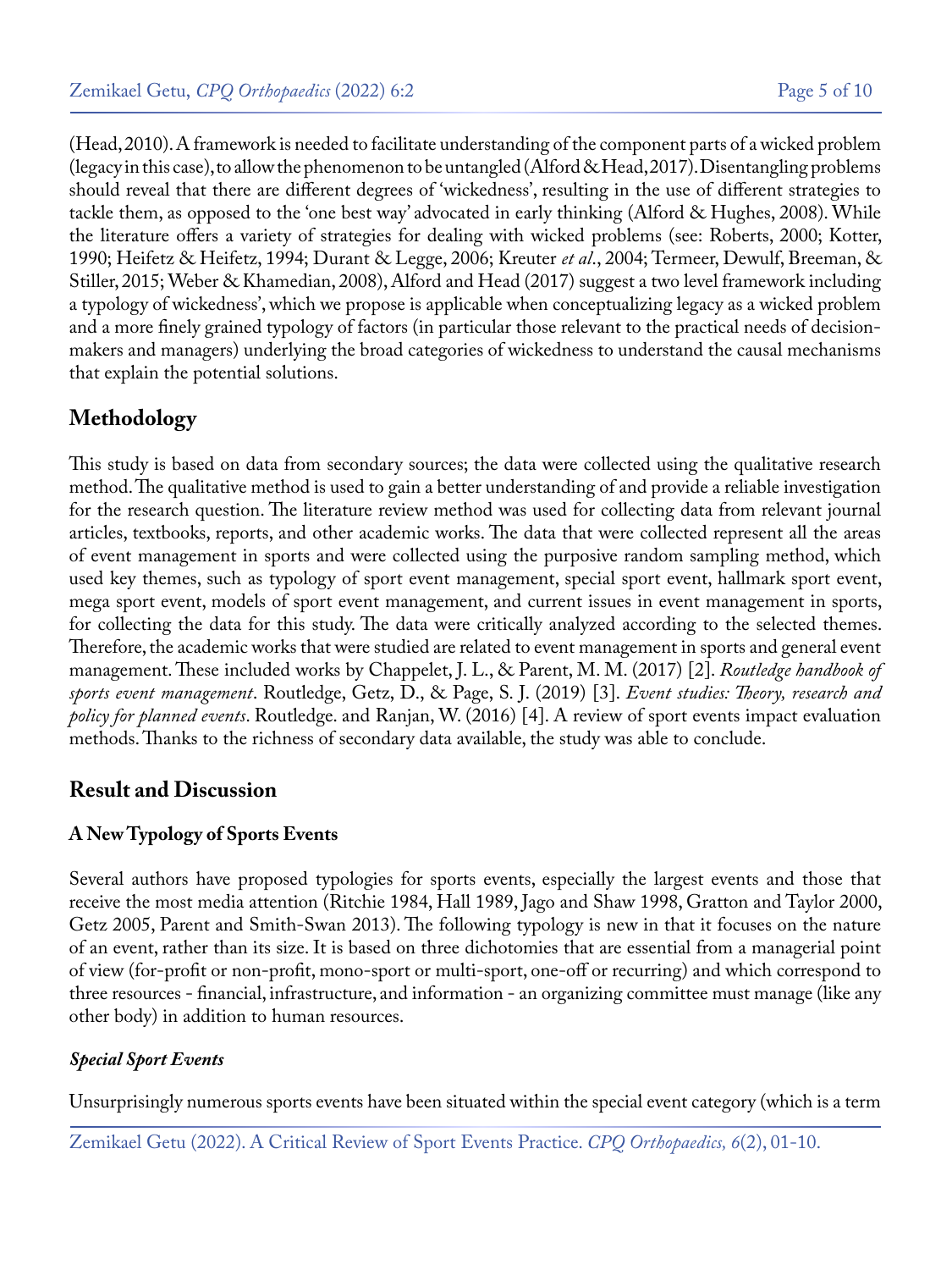often used as an umbrella term for all planned events) as sport, for many, imbues loyalty, engagement, identity investment, belonging, and so will be perceived as- 'special'. Of course, as Getz (2007) points out, such events may be special- but special to whom? For example, according to Badmin, *et al*. (I992: 109), 'a special event can most simply be described as something that happens which is outside the normal routine of an organization'. In this case the specialness is linked to the organization rather than the perception of the participant or spectator, whereas other authors tend to concentrate on how positively the event is perceived by attendees and potential attendees. To what degree any sport event will be taken to be special is purely subjective and can incorporate a diverse and enormous range of events. Work undertaken by Jago and Shaw (1999) has helped to identify key characteristics of special events by first outlining the attributes highlighted in the literature of what constitutes this type of event, and comparing it with how such events are perceived by the public.

### *Mega Sport Events*

Some of the more high-profile sports events are those associated with mega-events, obvious examples being the Olympic and Paralympic Game~ and the Football World Cup. But when does an event become 'mega' and what features should it display before being described as such? Similarly, to special events, definitions range in the criteria adopted and in whether they focus upon general attributes and characteristics, or specific quantitative feature. For example, Rooney (l988) believes that mega-events display distinctive characteristics linked to tradition, international media coverage, myth- making, history, and the ability to trigger off additional events such: as parades and festival (particularly pertinent to this is the relatively new phenomenon of fan zones). Rooney (1988) also goes on to note that mega-sports events can occur irregularly or regularly in different places such as the Football World Cup and the Olympic Games; can occur in one of a limited choice of sites such as the British and American Open Golf Championships (Hall 1997); or can take place at one particular Site which over time attains a hallmark status. Roche (2000), on the other hand, outlines the global appeal of mega events, and notes that the organization and management of such events would normally involve national and international bodies. Others such as Marris (1987) propose a more quantitative approach, suggesting that visitor numbers and event costs should be taken into consideration, though this would be largely dependent upon to what extent new stadia and venue would be needed and where the event took place, especially in terms of accessibility. However, the most widely used criteria adopted in the literature are related to the various impacts that such events engender. In very simple term they revolve around the significance of the economic impacts coupled with irregularity and mass appeal (Gratton, *et al.* 200l). Arguably the most succinct definition is offered by Getz {2007: 25}.

Mega events, by way of their size of significance, are those that yield extraordinarily high levels of tourism, prestige, or economic impact for the host community, venue or organization [1].

### *Hallmark Sport Events*

The term 'hallmark event' is commonly used to describe an event that become synonymous with the location in which it takes place (Getz 1992; Hall 1997; McDonnell, *et al*. 1999).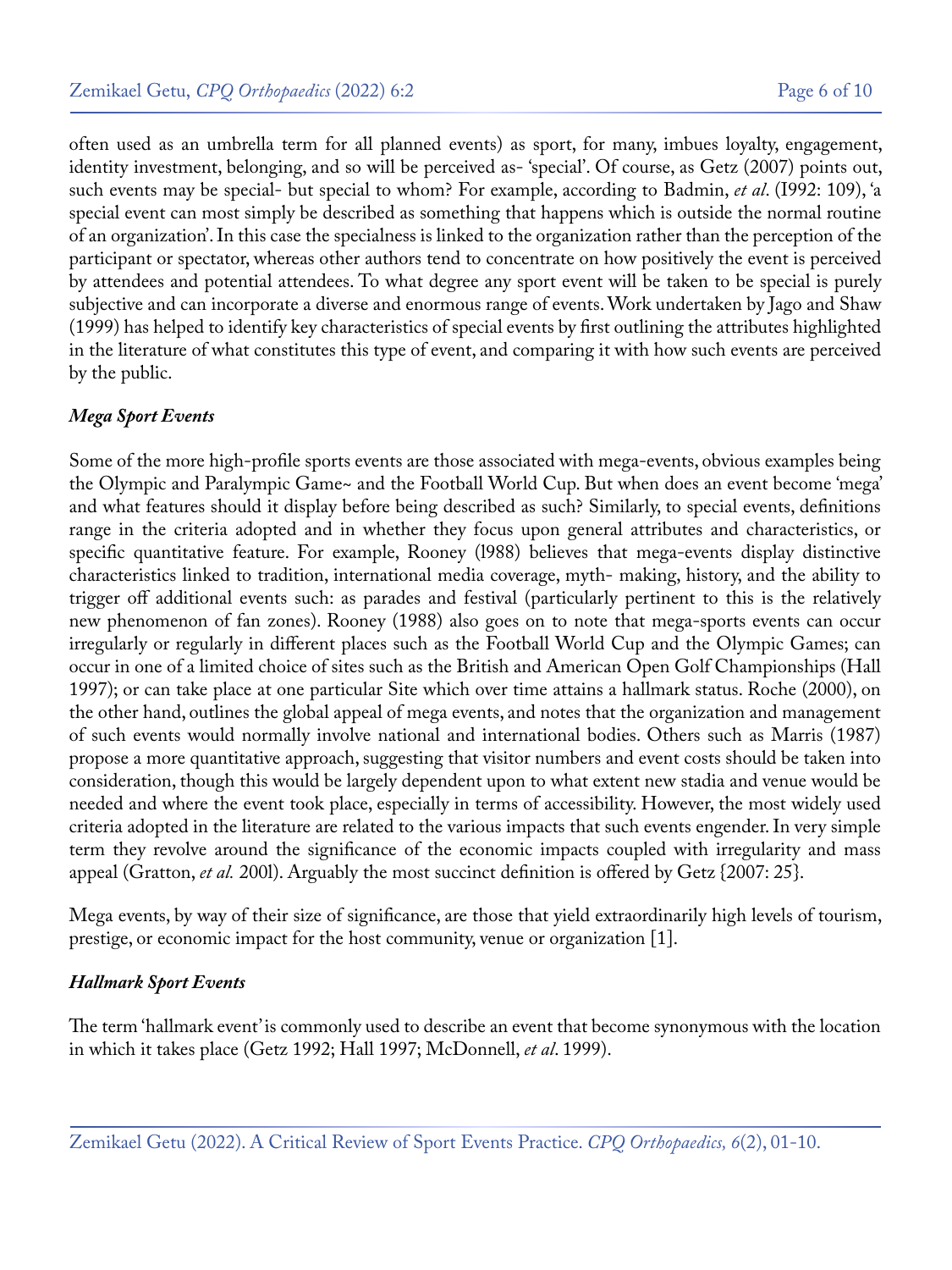Consequently, it is less about the operational features and more about the outcomes that the event generates over time, particularly with regard to tourism. Usually hallmark event display a distinctiveness that makes them stand out from the event landscape; they have been defined by Ritchie (1984: 2) as:

Major one-time or recurring events of limited duration. developed primarily to enhance the awareness, appeal and profitability of a tourism destination in the short and/ or long term. Such events rely for their success on uniqueness, status. or timely significance to create interest and attract attention.

For Getz, hallmark events are representative for a specific category characterized by its authentic connection with a certain space or culture. They are recurrent, associated with the image of the community or of the host destination. Mega events are the biggest and most significant type of event generating a high level of tourism, media coverage and economic impact. For Jago and Shaw as well as for Getz, hallmark events are described by the interdependence with their host destination which evolves into identification and institutionalization. Unlike previous descriptions, (Hall, 1992) does not identify hallmark events with their destination but he mentions their capacity of drawing attention and bringing profitability for a touristic destination. (Silvers, 2004) has a completely different vision which goes beyond the idea of connection with space: "an event of such significance and/or scope that its image or stature assures national and international recognition and interest". If for Silvers hallmark events are the most significant, for Getz, Jago and Shaw mega events are the most important in terms of size and scale, participation and prestige. (Bowdin, *et al*., 2003) define them as being "so large that they affect whole economies" implying the participation at a bidding procedure.

### **Parameters to Categorize Sport Events**

Sports events come in many shapes and sizes, and can be categorized according to a number of parameters:

• *Size:* defined according to a range of criteria such as number of participants, number of venues, budget, or number of spectators and television/internet viewers.

• *Spatial Characteristics:* the event can take place outdoors or indoors, in a public space or a private arena. Competitions can occur simultaneously in several different venues or in one venue but spread out over time.

• *Temporal Characteristics:* the duration and/or the periodicity of the event and the competition calendar. They can recur regularly in the same place (every year, every two years, or every four years) or be one-off events that do not automatically come back to the same place and generally require bids.

• *Sporting Characteristics:* an event can include one or several sports. It can also satisfy different needs, for example, competition (elite) or leisure (mass-participation sport). The popularity of sports varies tremendously, ranging from football (arguably the most popular sport in most parts of the world) to tchoukball, a sport invented in Switzerland and taken up in just a few other countries.

• *Financial Objective:* an event can be organized by a sport organization whose aim is to break even; if there is a surplus, it will invest it in its other sporting activities, in particular grass-roots projects. But it can also be organized for profit, as a show or entertainment for spectators, sponsors, and television/internet viewers.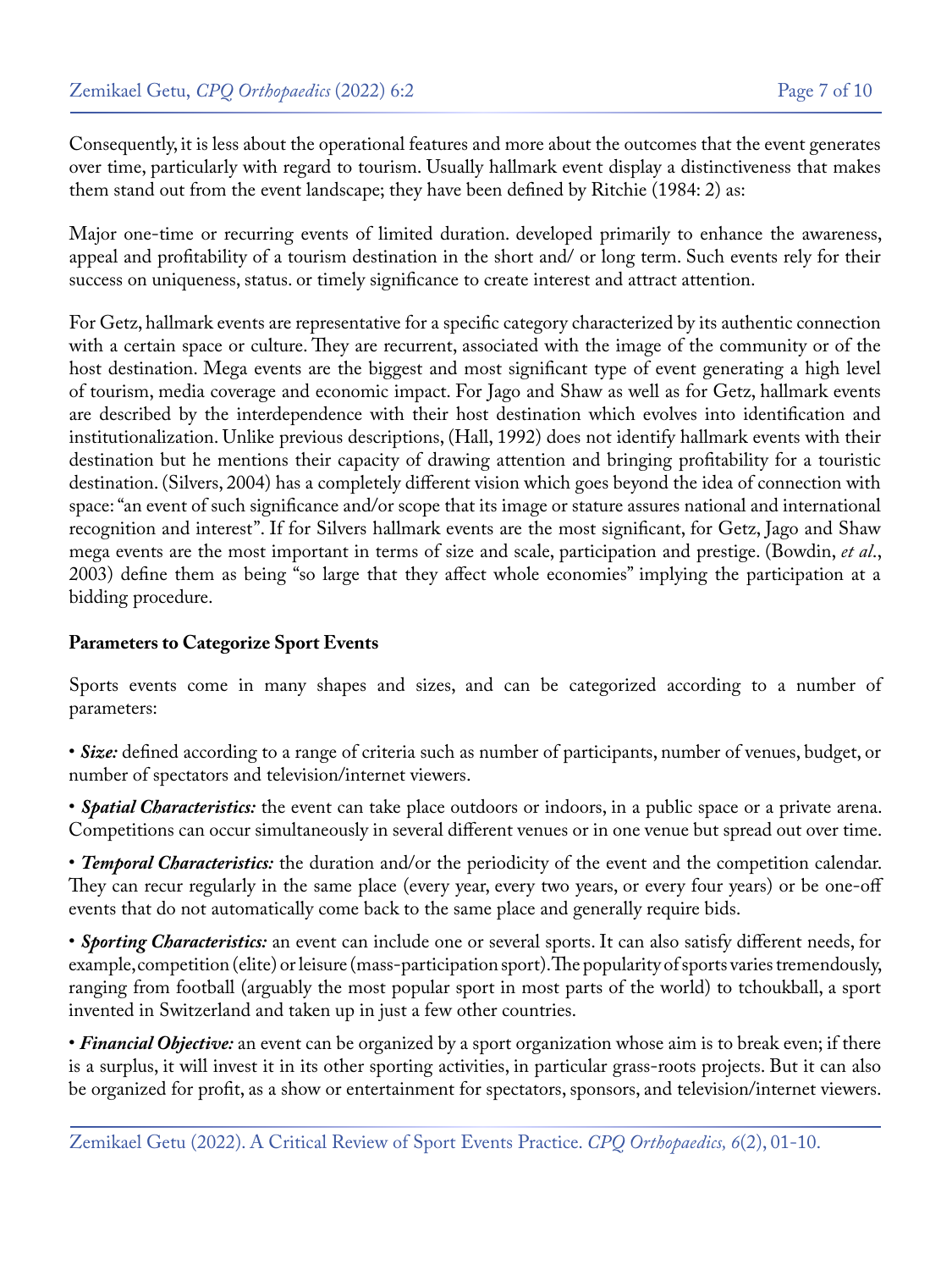• *Renown:* measured by the outreach of the event, which can be local, regional, national, or international. An event's fame and image can also be measured by the number of participants, spectators, and/or sponsors it attracts and by its coverage in the media.

These characteristics can be combined in many different ways, making it difficult to produce a clear classification of sports events. Nevertheless, a simple, if not simplistic, typology of events can be drawn up based only on media coverage: XS, S, M, L, XL sports events.

• *(Very) Big (XL and L) Events* include the Olympic Games, the Fédération International de Football Association (FIFA) Football World Cup and European Football Championships (UEFA Euro), some world championships (athletics, swimming, skiing, etc.), the Tour de France, the Super Bowl, and a few other hallmark events. These events involve the world's sporting elite, receive extensive media attention, are given international television coverage, and attract large numbers of spectators. For example: The 1987 World Alpine Ski Championships at Crans Montana, Switzerland.

• *Medium-Sized (M) Events* include some world and continental championships, major tournaments, large sports meetings, and major mass-participation events such as marathons. They can involve a large number of participants and bring together the sporting elite and amateurs. For example: The annual European Masters Golf Tournament at Crans Montana (since 1923).

• *(Very) Small (S and XS) Events* receive less media attention. They may involve the public, but they can also involve the sporting elite for world and European championships in 'small' sports. For example: The 2000 World Handi-Ski Championships at Anzère and Crans Montana.

### **Sport Event Management Models**

According to the institution management theory as well as sport management theory, the paper divides the sport event management models into Flat, Vertical and Network.

The three sport event management models: Flat, vertical, and Network have for a long time helped sports event practices. But with the information age coming and new technologies constantly entering into the major sport events, the drawbacks of these three models appear obviously.

In Flat, the problem of decision-making power concentration is much prominent. Although the model is variable and flexible, the organizational structure exposes its disadvantages like simplicity and arbitrary, impossible to bear the sport events management tasks. Because of the small hierarchical organization and simple structure, it is easy to transfer information and communicate within the organization. But in the course of transmission, the lack of knowledge resources is inevitable, and this is the defects of the structure itself that cannot be avoided.

In Vertical, information transfer and sharing are the major problems. The information cannot be accurately and efficiently transmitted in such multi-leveled structure. This usually results in sorts of errors due to information distortion and poor transmission. The knowledge accumulation, exchange, re-uses and profits generation is even impossible.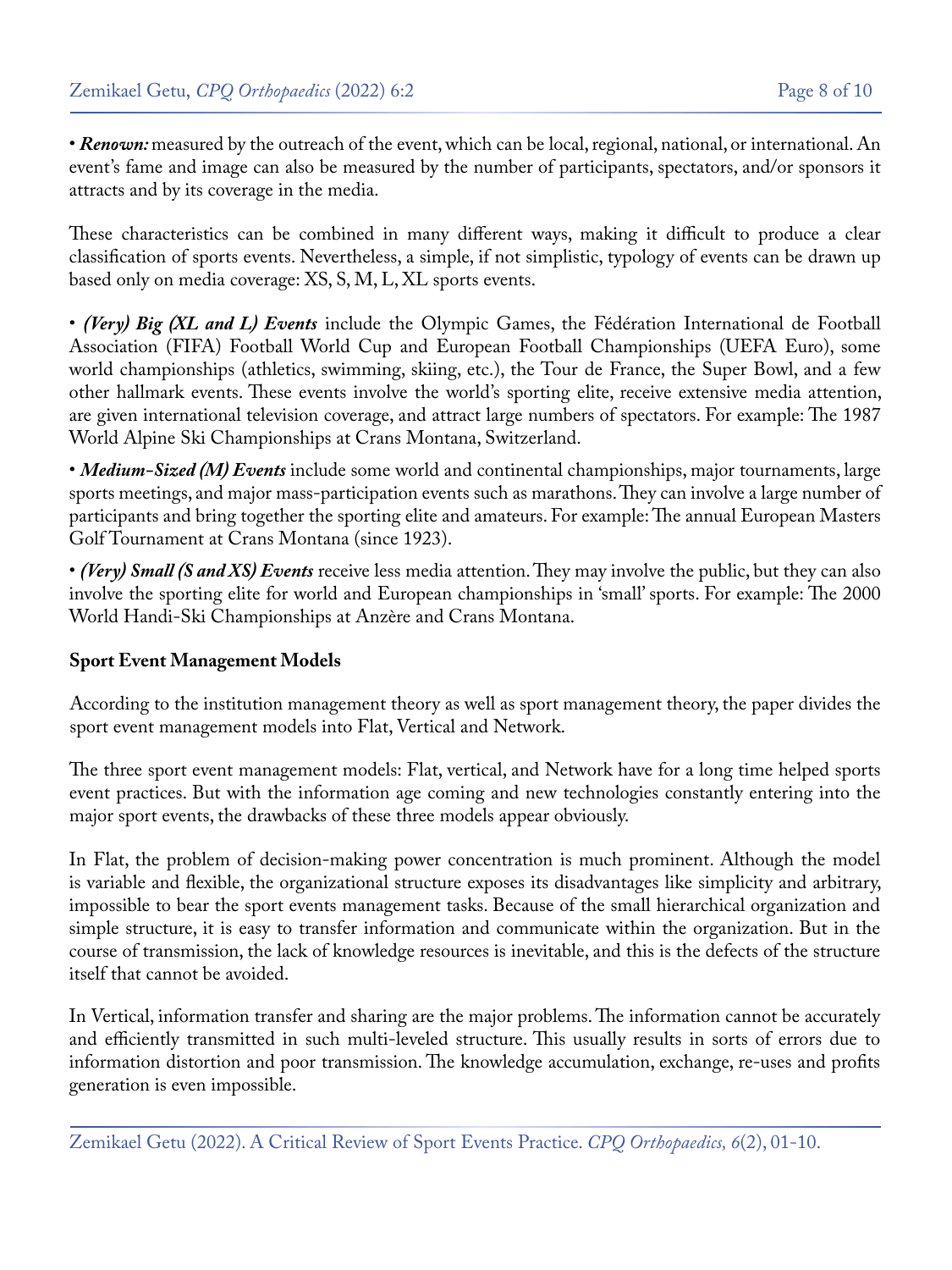The network holds the very stable vertical and horizontal structure. But such a cross structure can easily cause disorder and confusion of internal information, and even cause disruption of the work. Vast amounts of information within the organization cannot generate benefits, but exert negative impacts and impede the progress of the event organization.

Thus, none of the flat model, vertical model or network model can meet the needs of modern sport event development, especially when it comes to the mass information processing and knowledge sharing, and in considering the diversity of the events and the complexity of the participants' interests. Therefore, sport event management must also adapt to the changes and development of the times. It's an unavoidable topic for new subjects, new areas and new thinking to merge into event management model establishment.

### **Reason Why Some Sport Events Fail**

If we ignore the urgent call of nature, events will surely contribute to the continual devastation of the environment and the diminishing of the earth's natural capital, along with lopsided and far-from-fair distribution of resources, wealth and well-being. Over the last decade, I have seen terrifically creative examples of sustainability management and shining examples by enthusiastic and inspired event planners, suppliers and solutions innovators: solar-powered wheelie bin-holding sound systems; high-volume reusable pint mugs and washing systems replacing disposables; waste 'eco' bonds encouraging messy campers to keep clean and recycle; free beers for bags of recycling; armies of scouts rescuing abandoned tents; creative souls remaking abandoned materials into clothes and décor; 100-mile conference menus; on-site worm farms; innovative sign and exhibition materials; organic catering; composting toilets; solar, pedal, kinetic and hydrogen power generators; the list is endless.

## **Conclusion**

The purpose of this research article was to examine the meaning and importance of sport event management, typology of sport event, specializing sport event and model of sport event management. The study was completed by utilizing a literature review method to acquire its final results.

Importantly, the result of this research article has the potential for transferability. It shows the current typology of event in the sports industry, critically analyzes the different ways of specializing in sport event managements, it also critically evaluates sport event management model and reason of some sport failure.

This article is aimed at individuals, committees and teams, agencies, PCOs (professional conference organizers), promoters, owners, contractors, suppliers and venue management. If you are involved in producing any type of event, of any scale or in any type of location, this article is for you. Those who are studying event management, are on internships or who plan to be sustainability change agents in the event industry, are prime candidates to read this article too.

This research article can also be beneficial to advance event management understanding of undergraduate students seeking a degree in sport or event management.